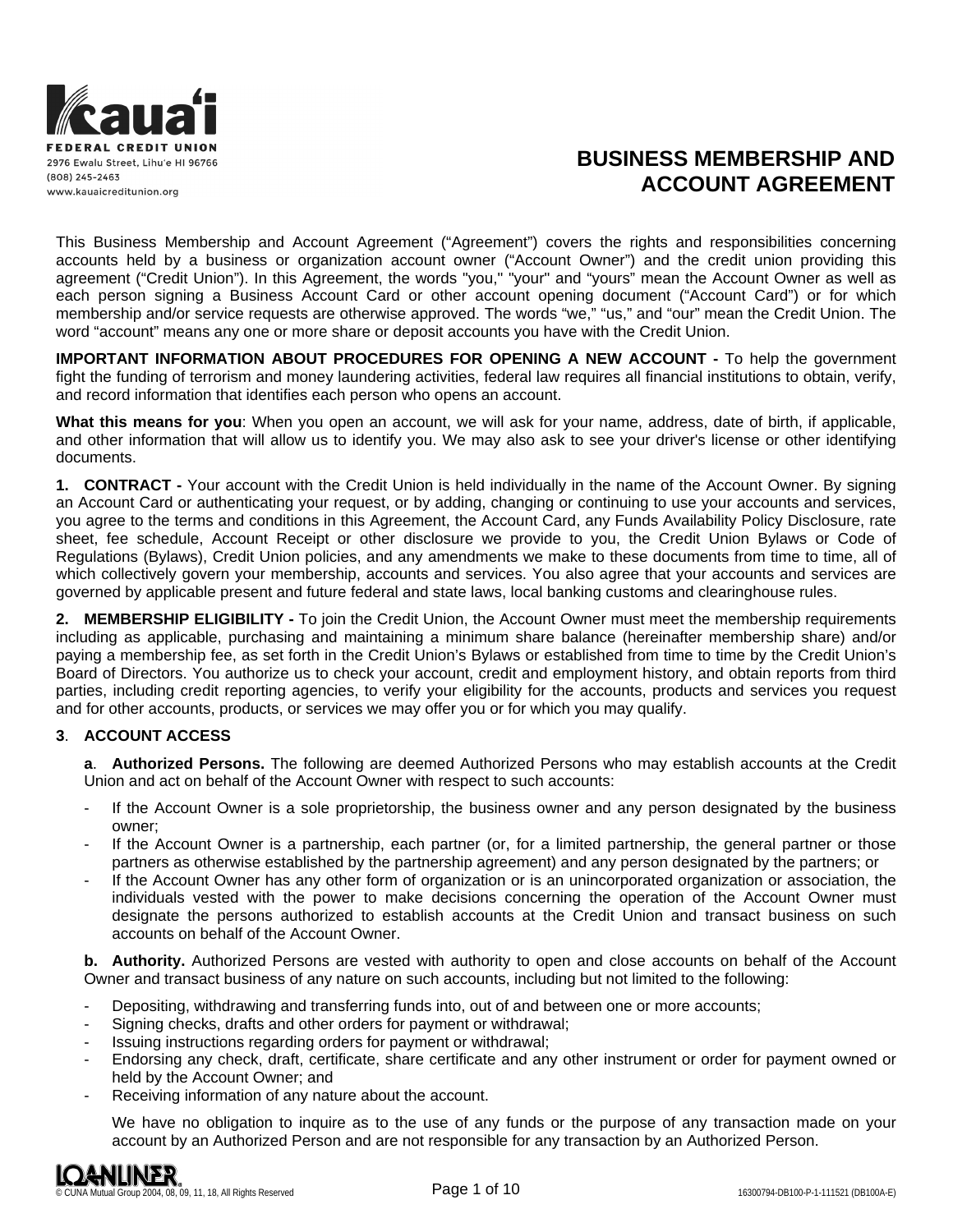We will not be liable for refusing to honor any item or instruction if we believe the signature is not genuine. It is your responsibility to provide us with specimen signatures of all Authorized Persons and to inform us immediately in writing of any changes. If you have authorized the use of a facsimile signature of any Authorized Person, we may honor any document that appears to bear the facsimile signature.

**c. Access Options.** You may access your account in any manner we permit including, for example, in person at one of our branch offices, at an ATM or point-of-sale device, or by mail, telephone, automatic transfer, internet access, or mobile application. Authorized Persons may execute additional agreements and documents we require to access, transact business on and otherwise exercise authority over your account. We may return as unpaid any check or draft drawn on a form we do not provide. Any losses, expenses or fees we incur as a result of handling such a check or draft will be charged to your account.

**d. Credit Union Examination.** We may disregard information on any check or draft, other than the signature of the drawer, the amount of the item and any magnetic encoding. You agree we do not fail to exercise ordinary care in paying an item solely because our procedures do not provide for sight examination of items.

**4. DEPOSIT OF FUNDS REQUIREMENTS -** Funds may be deposited to your accounts in any manner approved by the Credit Union and in accordance with any requirements set forth on our business account rate sheet and fee schedule. We have the right to refuse any deposit, limit the amount that may be offered for deposit, and return all or any part of a deposit. Deposits made by mail, at night depositories or other unstaffed facilities are not our responsibility until we receive them.

**a. Endorsements.** We may accept transfers, checks, drafts, and other items for deposit into any of your accounts if they are made payable to or to the order of the Account Owner, even if they are not endorsed. If an insurance, government, or other check or draft requires an endorsement, we may require that it be endorsed as set forth on the item. We may but are not required to accept, whether for cash or other value, checks, drafts, or items made payable to the Account Owner, provided such items are endorsed with an original or facsimile signature of an Authorized Person. Endorsements must be made on the back of the check or draft within 1½ inches from the top edge, although we may accept endorsements outside this space. However, any loss we incur due to a delay or processing error resulting from an irregular endorsement or other markings by you or any prior endorser will be your responsibility. If we offer a remote deposit capture service and you have been approved to use the service to make deposits to your account, you agree that, prior to transmitting check or draft images, you will restrictively endorse each original check or draft in accordance with any other agreement with us that governs this service. **For accounts held at credit unions located in New York:** If a check, draft, or item that is payable to two (2) or more persons is ambiguous as to whether it is payable to either or both, we will process the check, draft, or item as though it is payable to all such persons. **For accounts held at credit unions located in states other than New York:** If a check, draft or other item that is payable to two or more persons is ambiguous as to whether it is payable to either or both, we may process the check, draft or item as though it is payable to either person.

**b. Collection of Items.** We act only as your agent, and we are not responsible for handling items for deposit or collection beyond the exercise of ordinary care. We are not liable for the loss of an item in transit or the negligence of any correspondent. Each correspondent will only be liable for its own negligence. We may send any item for collection. Items drawn on an institution located outside the United States are handled on a collection basis only. You waive any notice of nonpayment, dishonor, or protest regarding items we purchase or receive for credit or collection to your account. We reserve the right to pursue collection of previously dishonored items at any time, including giving a payor financial institution extra time beyond any midnight deadline limits.

**c. Restrictive Legends.** Some checks and drafts contain restrictive legends or similar limitations on the front of the item. Examples of restrictive legends include "two signatures required," "void after 60 days," and "not valid over \$500.00." We are not liable for payment of any check or draft contrary to a restrictive legend or other limitation contained in or on the item unless we have specifically agreed in writing to the restriction or limitation.

**d. Final Payment.** All items and Automated Clearinghouse (ACH) transfers credited to your account are provisional until we receive final payment. If final payment is not received, we may charge your account for the amount of such items and impose a return item fee on your account. Any collection fees we incur may also be charged to your account. We reserve the right to refuse or return any item or funds transfer.

**e. Direct Deposits.** We may offer direct deposit services, including preauthorized deposits (e.g. payroll checks, Social Security or retirement checks, or other government checks) or preauthorized transfers from other accounts. You must authorize direct deposits by completing a separate authorization document. You must notify us if you wish to cancel or change a direct deposit or preauthorized transfer. Any cancellation or change will become effective once we receive notice from you and have a reasonable period of time to act on your request. If we are required to reimburse a government agency for any benefit payment directly deposited into your account, we may deduct the amount returned from any of your accounts, unless prohibited by law. If your account is overdrawn, you authorize us to deduct the amount your account is overdrawn from any deposit, including deposits of government payments or benefits.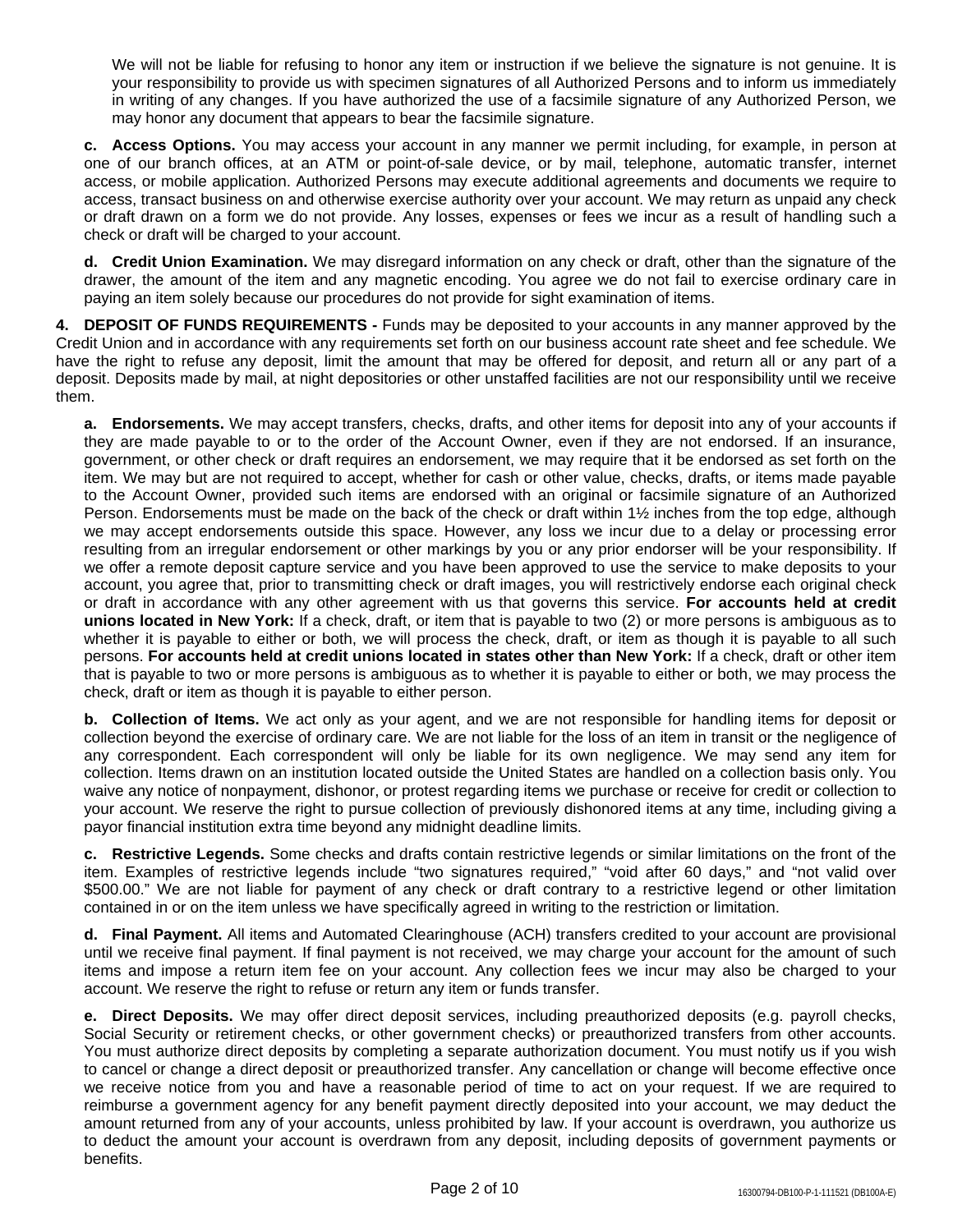**f. Crediting of Deposits.** Deposits will be credited to your account on the day we consider them received as stated in our Funds Availability Policy Disclosure.

**5. FUNDS TRANSFERS -** Funds transfers we permit that are subject to Article 4A of the Uniform Commercial Code, including Automated Clearinghouse (ACH) credit transactions and wire transfers, will be subject to such provisions of the Uniform Commercial Code as enacted by the state where the main office of the Credit Union is located, except as otherwise provided in this Agreement. ACH transfers are subject to rules of the National Automated Clearinghouse Association (NACHA). If we execute requests for funds transfers by Fedwire, such transfers are subject to the Federal Reserve Board's Regulation J.

**a. Authorization for Transfers/Debiting of Accounts.** Any Authorized Person is authorized to make or order funds transfers to or from your account. We will debit your account for the amount of a funds transfer and will charge your account for any fees related to the transfer.

**b. Right to Refuse to Make Transfers/Limitation of Liability.** Unless we agree otherwise in writing, we reserve the right to refuse to execute any payment order to transfer funds to or from your account. We are not obligated to execute any payment order to transfer funds out of your account if the amount of the requested transfer plus applicable fees exceeds the available funds in your account. We are not liable for errors, delays, interruptions or transmission failures caused by third parties or circumstances beyond our control, including mechanical, electronic or equipment failure. In addition, we will not be liable for consequential, special, punitive or indirect loss or damage you may incur in connection with funds transfers to or from your account.

**c. No Notice Required.** We will not provide you with notice when funds transfers are credited to your account. You will receive notice of such credits on your account statements. You may contact us to determine whether a payment has been received.

**d. Interest Payments.** If we fail to properly execute a payment order and such action results in a delay in payment to you, applicable law requires that we pay you interest for the period of delay. Based on your account type, we will pay you such interest in the form of dividend or interest payments, whichever applies. You agree that the dividend or interest rate paid to you will be based on the lowest nominal dividend or interest rate we were paying on any account during that period.

**e. Provisional Credit for ACH Transactions.** We may provisionally credit your account for an ACH transfer before we receive final settlement. If we do not receive final settlement, we may reverse the provisional credit or require you to refund us the amount provisionally credited to your account, and the party originating the transfer will not be considered to have paid you.

**f. Payment Order Processing and Cut-off Times.** Payment orders we accept will be executed within a reasonable time of receipt. Unless we have agreed otherwise in writing, a payment order may not necessarily be executed on the date it is received or on a particular date you specify. Cut-off times may apply to the receipt, execution and processing of funds transfers, payment orders, cancellations, and amendments. Funds transfers, payment orders, cancellations, and amendments received after a cut-off time may be treated as having been received on the next funds transfer business day. Information about any cut-off times is available upon request. From time to time, we may need to temporarily suspend processing of a transaction for greater scrutiny of verification in accordance with applicable law. This action may affect settlement or availability of the transaction.

**g. Identifying Information.** If your payment order identifies the recipient and any financial institution by name and account or other identifying number, the Credit Union and any other financial institutions facilitating the transfer may rely strictly on the account or other identifying number, even if the number identifies a different person or financial institution.

**h. Amendments and Cancellations of Payment Orders.** Any Authorized Person may amend or cancel a payment order regardless of whether that person initiated the order. We may refuse requests to amend or cancel a payment order that we believe will expose the Credit Union to liability or loss. Any request to amend or cancel a payment order that we accept will be processed within a reasonable time after it is received. You agree to hold us harmless from and indemnify us for all losses and expenses resulting from any actual or attempted amendment or cancellation of a payment order.

**i. Security Procedures.** We may require you to follow a security procedure to execute, amend or cancel a payment order so that we may verify the authenticity of the order, amendment or cancellation. You agree that the security procedure established by separate agreement between you and the Credit Union is commercially reasonable. If you refuse to follow a commercially reasonable security procedure that we offer, you agree to be bound by any payment order, whether authorized or not, that is issued in your name and accepted by us in good faith in accordance with the security procedure you choose.

**j. Duty to Report Unauthorized or Erroneous Funds Transfers.** You must exercise ordinary care to identify and report unauthorized or erroneous funds transfers on your account. You agree that you will review your account(s) and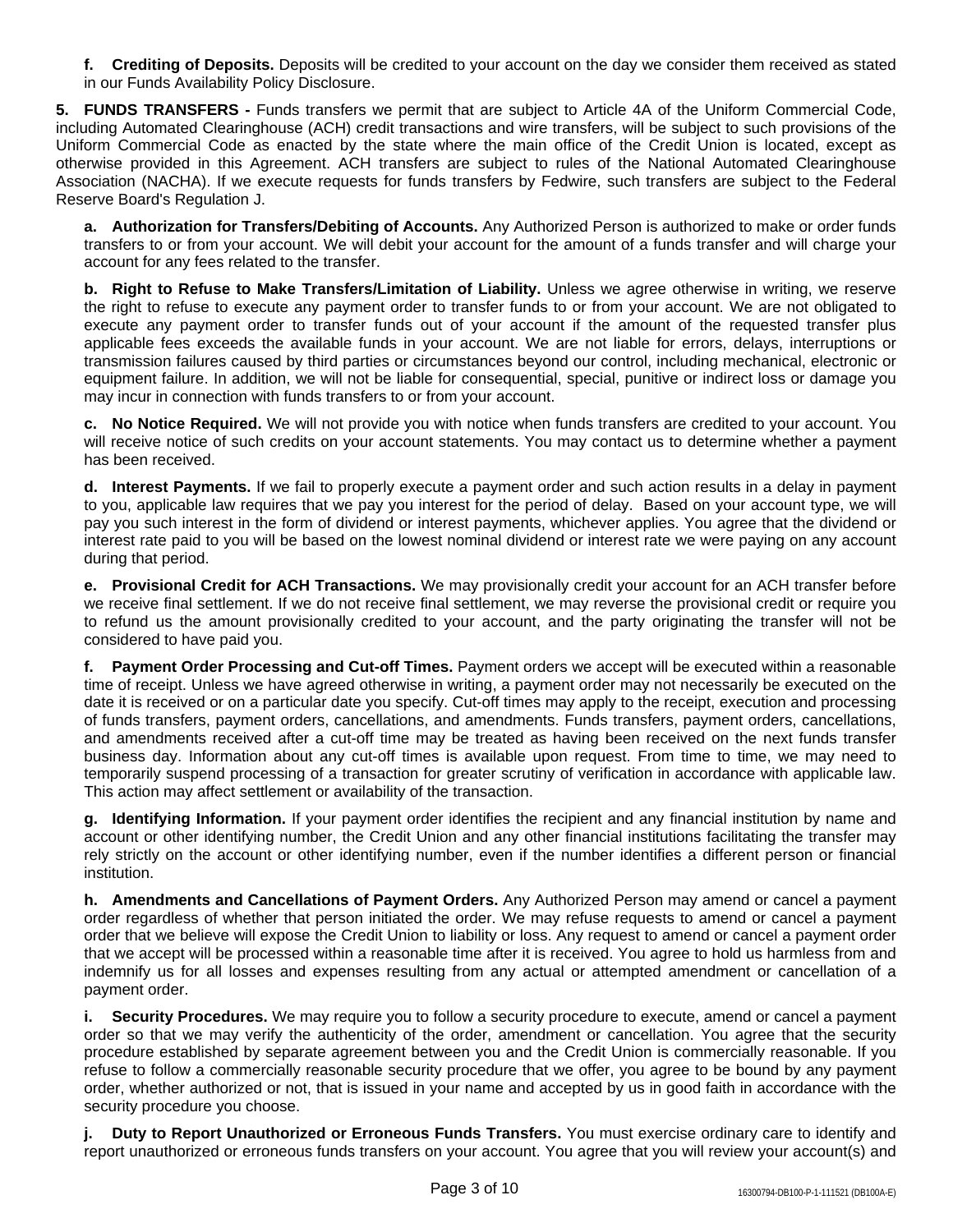periodic statement(s). You further agree you will notify us of any unauthorized or erroneous transfers within the time frames described in the "Statements" section of this Agreement.

**k. Recording Telephone Requests.** You agree that we may record payment order, amendment and cancellation requests as permitted by applicable law.

**6. ACCOUNT RATES AND FEES -** We pay account earnings and assess fees against your account as set forth in our business account rate sheet and fee schedule. We may change our business account rate sheet and fee schedule at any time and will notify you as required by law.

**7. TRANSACTION LIMITATIONS -** We reserve the right to restrict withdrawals or transfers from your account and shall not be liable for any restrictive action we take regarding withdrawals, transfers, or the payment or non-payment of checks and drafts, except those damages which may arise solely as a result of the Credit Union's negligence.

**a. Withdrawal Restrictions.** We permit withdrawals if your account has a sufficient available balance to cover the full amount of the withdrawal, and may otherwise honor withdrawal requests in accordance with our overdraft policies or any overdraft protection service you have established with us. Checks and drafts or other transfers or payment orders which are drawn against insufficient available funds may be subject to a fee as set forth in our business account fee schedule. If there are sufficient available funds to cover some, but not all, of your withdrawal request, we may otherwise allow you to make a withdrawal in an amount for which there are sufficient available funds.

We may limit or refuse a withdrawal in some situations, and will advise you accordingly if, for example: (1) there is a dispute between Authorized Persons (unless a court has ordered the Credit Union to allow the withdrawal); (2) a legal garnishment or attachment is served; (3) the account secures any obligation to us; (4) required documentation has not been presented; (5) you fail to repay a Credit Union loan on time; (6) for non-corporate accounts, a depositor is deceased; or, for corporate accounts, the corporation is in bankruptcy proceedings or has been dissolved and the required disposition of the account has not been made; (7) someone with authority to do so requests us not to permit the withdrawal; or (8) there are other circumstances which do not permit us to make the withdrawal. We also reserve the right to refuse any withdrawal which is attempted by any method not specifically permitted by us. We may require you to give written notice of 7 to 60 days before any intended withdrawals.

**b. Transfer Limitations.** For accounts subject to transfer limitations, you may not make more than six withdrawals and transfers to another Credit Union account of yours or to a third party during any month by means of a preauthorized, automatic or internet transfer, by telephonic order or instruction, or by check, draft, debit card, if applicable, or similar order. A preauthorized transfer includes any arrangement with us to pay a third party from your account upon oral or written orders, including orders received via ACH. When a transfer exceeds these limitations, we may refuse or reverse it, assess fees against your account, suspend your account, or close your account and transfer the balance to an account without such transfer limitations. There is no limit on the number of transfers you may make to a Credit Union loan account or on the number of withdrawals you may make if the withdrawal is made in person, by mail, messenger or at an ATM. There is also no limit on the number of telephone requests for withdrawals in the form of a check or draft which is then mailed directly to you, although we may impose a fee for such services.

**8. CERTIFICATE ACCOUNTS -** Any term share, share certificate, time deposit or certificate of deposit account, whichever we offer as allowed by applicable federal or state law, is subject to the terms of this Agreement, our business account rate sheet and fee schedule, Account Receipt(s), if provided, and any other documents we provide for the account, the terms of which are incorporated herein by reference. **For accounts held at state chartered credit unions located in Wisconsin:** Credit Union liability for dividends declared by the board of directors on term share, share certificate and passbook savings accounts shall terminate without penalty to the Credit Union upon the Credit Union entering an involuntary dissolution procedure, or if the Director of Credit Unions shall take possession of the Credit Union under s.186.235(11) of the Wisconsin Statutes. Upon dissolution, the Director shall determine the priority of payout of the various classifications of savings (Wis. Admin. Code DFI-CU 60.06).

## **9. OVERDRAFTS AND DISHONORED ITEMS**

a. **Insufficient Funds/Overdrafts.** If, on any day, the available balance in your account is not sufficient to pay the full amount of a check, draft, transaction or other item that is presented for payment from the account, we may return the item or pay it in accordance with our overdraft policies or any overdraft service you have established with us. We are not required to pay any item that exceeds the available balance in your account. Items drawn on your account may be paid in any order we choose. The available balance for your account is determined according to our funds availability policy and may reflect pending transactions you have authorized but have not yet posted to your account. We may determine whether the available balance in your account is sufficient to pay an item at any time between presentation of the item and our midnight deadline, with only one review of the account required. We are not required to notify you if your account does not have sufficient available funds to pay the item. Your account may be subject to a fee as disclosed in our business account fee schedule for each item presented against an insufficient available balance, regardless of whether we return or pay the item. We may charge a fee each time an item is submitted or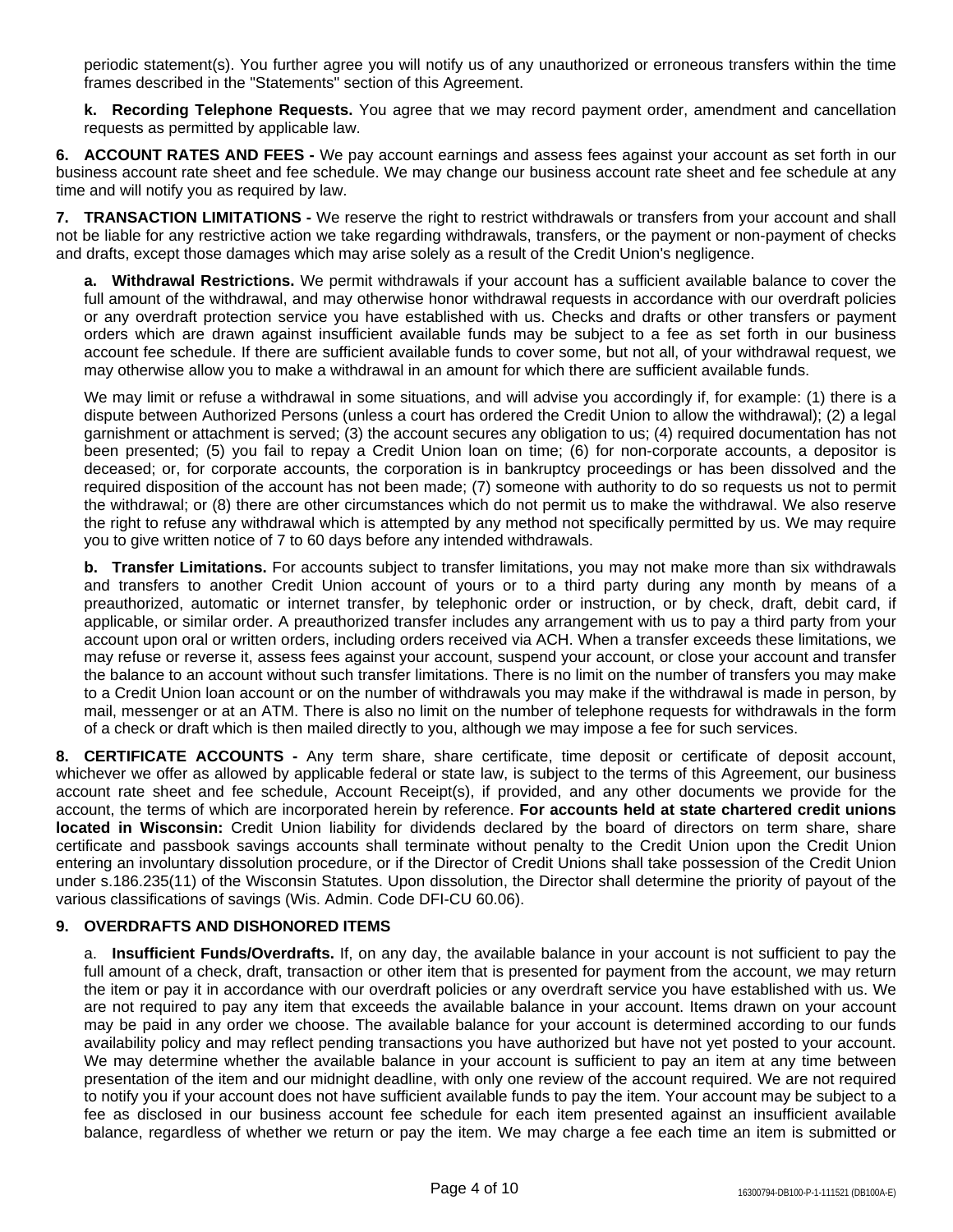resubmitted for payment; therefore, you may be assessed more than one fee as a result of a returned item and resubmission(s) of the returned item.

If you have established an overdraft service with us that links your share or deposit account with other Credit Union accounts of yours, you authorize us to transfer funds from those accounts to cover the amount of any items that exceed the available balance in your account as well as the amount of any fee assessed for the transfer. Such transfers may be made from another share or deposit account, an overdraft line-of-credit account, or other account you so designate. If we, at our discretion and as a courtesy to you, honor items that exceed the available balance in your account, the account will be overdrawn and you agree to repay the overdrawn amount, plus any fee assessed by us, in accordance with the requirements established in any other agreement with us that governs this overdraft protection service. By exercising our discretionary right to honor such items, we do not agree to honor them in the future.

b. **Dishonored Items.** We may redeposit an item taken for deposit, cash or other value, or we may return the item to you and charge your account. If your account does not contain a sufficient available balance to reimburse us for the amount of the item, you must repay us for the amount we are unable to collect from your account. If we choose to redeposit an item, we are not required to notify you that the item was returned unpaid. We may charge your account and/or seek recovery directly from you for any item that is returned due to your breach of warranty under the Uniform Commercial Code as adopted in the state where our main office is located.

c. **How Transactions are Posted to Your Account.** Basically, there are two types of transactions that affect your account: credits (deposits of money into your account) and debits (payments out of your account). It is important to understand how each is applied to your account so that you know how much money you have and how much is available to you at any given time. This section explains generally how and when we post transactions to your account.

**Credits.** Deposits are generally added to your account when we receive them. However, in some cases when you deposit a check, the full amount of the deposit may not be available to you at the time of deposit. Please refer to the Funds Availability Policy Disclosure for details regarding the timing and availability of funds from deposits.

**Debits.** There are several types of debit transactions. Common debit transactions are generally described below. Keep in mind that there are many ways transactions are presented for payment by merchants, and we are not necessarily in control of when transactions are received.

- **Checks.** When you write a check, it is processed through the Federal Reserve system. We receive data files of cashed checks from the Federal Reserve each day. The checks drawn on your account are compiled from these data files and paid each day. We process the payments from high to low dollar value.
- **ACH Payments.** We receive data files every day from the Federal Reserve with Automated Clearing House (ACH) transactions. These include, for example, automatic bill payments you have authorized. ACH transactions for your account are posted throughout the day in order of receipt.
- **PIN-Based Debit Card Purchase Transactions.** These are purchase transactions using your debit card for which a merchant may require you to enter your personal identification number (PIN) at the time of sale. They are processed through a PIN debit network. These transactions are similar to ATM withdrawal transactions because the money is usually deducted from your account immediately at the time of the transaction. However, depending on the merchant, a PIN-based transaction may not be immediately presented for payment.
- **Signature-Based Debit Card Purchase Transactions**. These are purchase transactions using your debit card that are processed through a signature-based network. Rather than entering a PIN, you typically sign for the purchase; however, merchants may not require your signature for certain transactions. Merchants may seek authorization for these types of transactions. The authorization request places a hold on funds in your account when the authorization is completed. The "authorization hold" will reduce your available balance by the amount authorized but will not affect your actual balance. The transaction is subsequently processed by the merchant and submitted to us for payment. This can happen hours or sometimes days after the transaction, depending on the merchant and its payment processor. These payment requests are received in real time throughout the day and are posted to your account when they are received.

The amount of an authorization hold may differ from the actual payment because the final transaction amount may not yet be known to the merchant when you present your card for payment. For example, if you use your debit card at a restaurant, a hold will be placed in an amount equal to the bill presented to you; but when the transaction posts, it will include any tip that you may have added to the bill. This may also be the case where you present your debit card for payment at gas stations, hotels and certain other retail establishments. We cannot control how much a merchant asks us to authorize, or when a merchant submits a transaction for payment.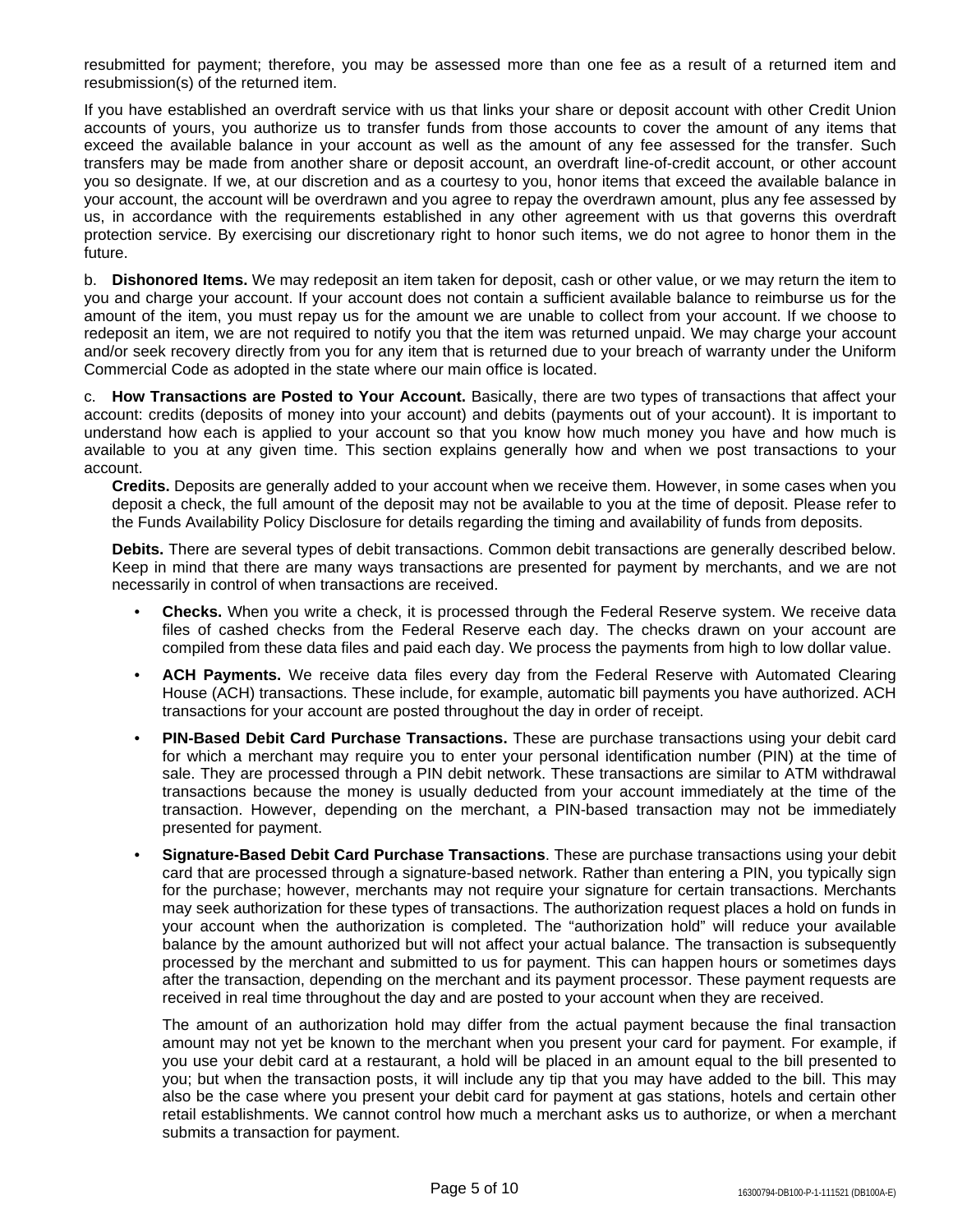This is a general description of certain types of transactions. These practices may change, and we reserve the right to pay items in any order we choose as permitted by law.

d. **Understanding Your Account Balance.** Your share draft account has two kinds of balances: the actual balance and the available balance. Your actual balance reflects the full amount of all deposits to your account as well as payment transactions that have been posted to your account. It does not reflect checks you have written and are still outstanding or transactions that have been authorized but are still pending. Your available balance is the amount of money in your account that is available for you to use. Your available balance is your actual balance less: (1) holds placed on deposits; (2) holds on debit card or other transactions that have been authorized but are not yet posted; and (3) any other holds, such as holds related to pledges of account funds and minimum balance requirements or to comply with court orders. We use your available balance to determine whether there are sufficient funds in your account to pay items, including checks and drafts, as well as ACH, debit card and other electronic transactions. Pending transactions and holds placed on your account may reduce your available balance and may cause your account to become overdrawn regardless of your actual balance. In such cases, subsequent posting of the pending transactions may further overdraw your account and be subject to additional fees. You should assume that any item which would overdraw your account based on your available balance may create an overdraft. You may check your available balance online at www.kgefcu.org, at an ATM, by visiting a credit union branch or by calling us at (808) 245- 2463.

**10. CHECKS OR DRAFTS PRESENTED FOR PAYMENT IN PERSON -** We may refuse to accept any check or draft drawn on your account that is presented for payment in person. Such refusal shall not constitute a wrongful dishonor of the check or draft, and we shall have no liability for refusing payment. If we agree to cash a check or draft that is presented for payment in person, we may require the presenter to pay a fee. Any applicable fees for cashing checks or drafts are stated in our business account fee schedule.

**11. POSTDATED AND STALEDATED CHECKS OR DRAFTS -** You agree not to draw or issue any check or draft that is postdated. If you draw or issue a check or draft that is payable on a future date, we will have no liability if we pay the check or draft before its payment date. You agree not to deposit checks, drafts, or other items before they are properly payable. We are under no obligation to pay a check or draft drawn on your account that is presented more than six months after the date it was written; however, if the check or draft is paid against your account, we will have no liability for such payment.

**12. FOREIGN CURRENCY -** All checks or drafts drawn on your account shall be payable in currency of the United States. You agree not to draw a check or draft that is payable in any foreign currency. If you give us an order to pay a check or draft in a foreign currency, we have the right to return the check or draft unpaid. However, if we pay the check or draft, we will not be responsible for the currency conversion or any fees assessed for collection, and you will be bound by our determination of the currency conversion rate, the data used and the manner in which we make the conversion.

## **13. STOP PAYMENT ORDERS**

**a. Stop Payment Order Request.** Any Authorized Person may request a stop payment order on any check or draft drawn on your account. To be binding, the order must accurately describe the check or draft, including the exact account number, check or draft number, and amount of the check or draft. This exact information is necessary for the Credit Union to identify the check or draft. If we receive incorrect or incomplete information, we will not be responsible for failing to stop payment on the check or draft. In addition, we must receive sufficient advance notice of the stop payment order to allow us a reasonable opportunity to act on it. If we recredit your account after paying a check or draft over a valid and timely stop payment order, you agree to sign a statement describing the dispute with the payee, to transfer to us all of your rights against the payee or other holders of the check or draft, and to assist us in any legal action.

**For accounts held at credit unions located in the state of New York:** Payment on any certified check, cashier's check, teller's check, or any other check, draft, or payment guaranteed by us may be stopped only according to the provisions of Section 4-403 of the Uniform Commercial Code as enacted by the state of New York. **For accounts held at credit unions located in states other than New York:** You may not stop payment on any certified check, cashier's check, teller's check or any other check, draft or payment guaranteed by us.

**b. Duration of Order.** You may make an oral stop payment order which will lapse within 14 calendar days unless you confirm it in writing, or in a record if allowed by applicable law, within that time. A written stop payment order is effective for six months and may be renewed from time to time in writing, or in a record if allowed by applicable law. We do not have to notify you when a stop payment order expires. **For accounts held at credit unions located in the states of Florida and Texas:** We have the right to refuse to accept oral stop payment orders and may require that all stop payment orders be made in writing or in a record as allowed by applicable law.

**c. Liability.** Fees for stop payment orders are set forth on our business account fee schedule. Although payment of an item may be stopped, you may remain liable to any item holder, including us. You have the burden of establishing the fact and amount of loss resulting from the payment of an item contrary to a binding stop payment order. You agree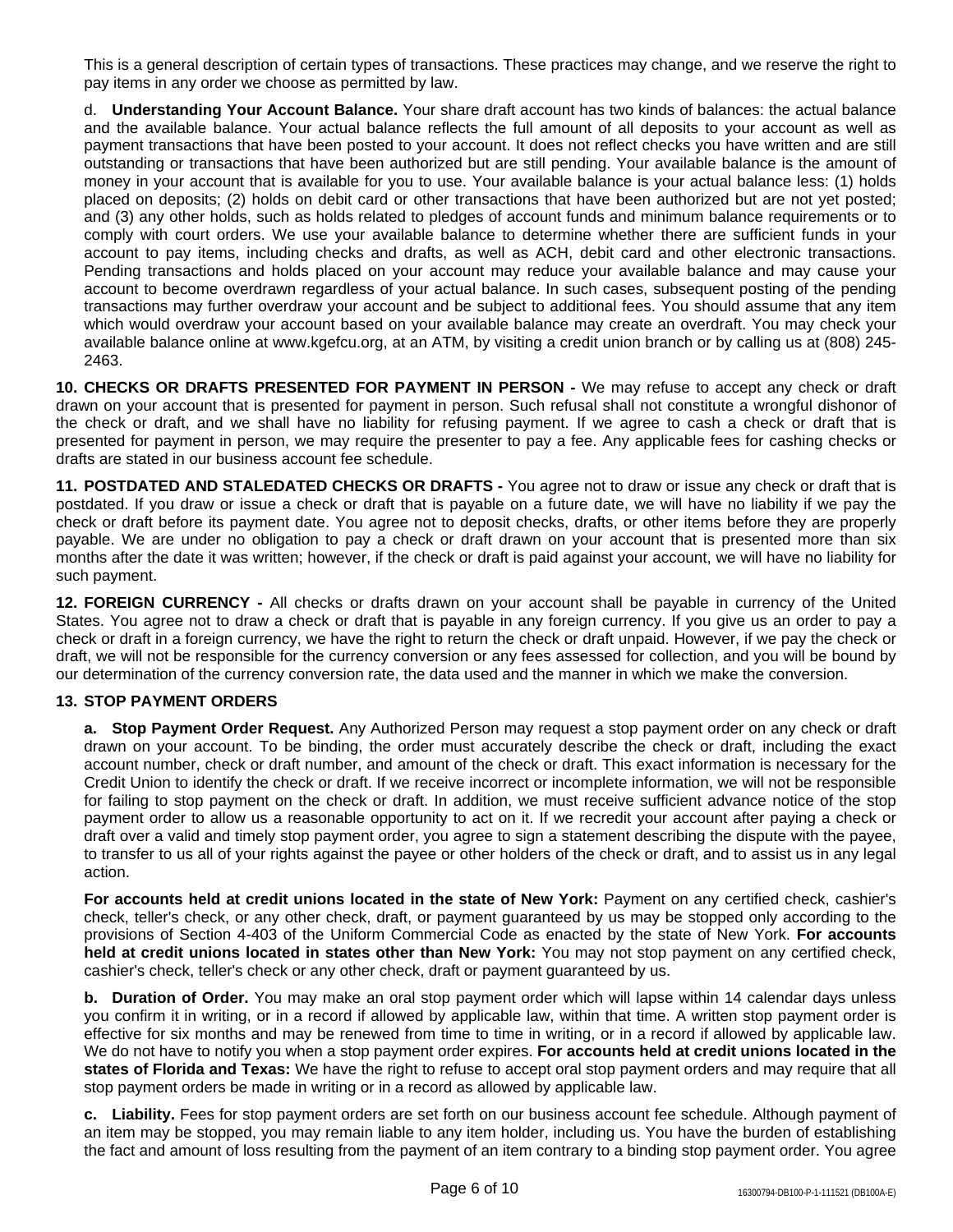to indemnify and hold the Credit Union harmless from all costs, including attorney's fees and all damages or claims related to our refusal to pay an item, as well as claims of the Account Owner or of any payee or endorsee for failing to stop payment of an item as a result of incorrect information provided by you.

**14. CREDIT UNION LIABILITY -** If we do not properly complete a transaction according to this Agreement, we will be liable for your losses or damages not to exceed the amount of the transaction, except as otherwise provided by law or elsewhere in this Agreement. We will not be liable if, for example: (1) your account contains an insufficient available balance for the transaction; (2) circumstances beyond our control prevent the transaction; (3) your loss is caused by your or another financial institution's negligence; or (4) your account funds are subject to legal process or other claim. We are not liable if checks, drafts or other items were forged or altered so that the forgery or alteration could not be reasonably detected. We will not be liable for consequential damages, except liability for wrongful dishonor. We are not responsible for a check or draft that is paid by us if we acted in a commercially reasonable manner and exercised ordinary care. We exercise ordinary care if our actions or nonactions are consistent with applicable state law, federal reserve regulations and operating letters, clearinghouse rules, and general banking practices followed in the area we serve. You grant us the right, in making payments of deposited funds, to rely exclusively on the form of the account and the terms of this Agreement. Any conflict between what you or our employees may say or write will be resolved by reference to this Agreement.

**15. UNAUTHORIZED USE OF CHECK OR DRAFT WRITING AND FACSIMILE SIGNATURE EQUIPMENT -** You are responsible for maintaining the security of all facsimile signatures, check or draft writing equipment and supplies. You must promptly notify us in writing of the loss or theft of any checks or drafts or the unauthorized use of facsimile signature equipment, as well as the circumstances surrounding the loss, theft or unauthorized use. We are not liable for any unauthorized use of a facsimile signature.

**16. PLEDGE, RIGHT OF OFFSET AND STATUTORY LIEN -** Unless prohibited by law, you pledge and grant as security for all obligations you may have now or in the future, except obligations secured by your principal residence, all shares and dividends and all deposits and interest, if any, in all accounts you have with us now and in the future. If you pledge a specific dollar amount in your account(s) for a loan, we will freeze the funds in your account(s) to the extent of the outstanding balance of the loan or, if greater, the amount of the pledge if the loan is a revolving loan. Otherwise, funds in your pledged account(s) may be withdrawn unless you are in default. You agree we have the right to offset funds in any of your accounts against any obligation owed to us. Federal or state law, depending on whether we have a federal or state charter, gives us a lien on all shares and dividends and all deposits and interest, if any, in the account(s) you have with us now and in the future. Except as limited by state or federal law, the statutory lien gives us the right to apply the balance of all your accounts to any obligation on which you are in default. After you are in default, we may exercise our statutory lien rights without further notice to you.

Your pledge and our statutory lien rights will allow us to apply the funds in your account(s) to what you owe **when you are in default, except as limited by state or federal law.** If we do not apply or offset the funds in your account(s) to satisfy your obligation, we may place an administrative freeze on your account(s) in order to protect our statutory lien rights and may apply or offset the funds in your account(s) to the amount you owe us at a later time. The statutory lien and your pledge does not apply to any Individual Retirement Account or any other account that would lose special tax treatment under state or federal law if given as security. By not enforcing our right to apply or offset funds in your account(s) to your obligations that are in default, we do not waive our right to enforce these rights at a later time.

**17. TRANSFER OF ACCOUNT -** All accounts are nonassignable and nontransferable to third parties except by us.

**18. LEGAL PROCESS -** If any legal action is brought against your account, we may pay out funds according to the terms of the action or refuse any payout until the dispute is resolved, as permitted by law. Any expenses or attorney's fees we incur responding to legal process may be charged against your account without notice, unless prohibited by law. Any legal process against your account is subject to our lien and security interest.

**19. ACCOUNT INFORMATION -** Upon request, we will give you the name and address of each agency from which we obtain a credit report regarding your account. We agree not to disclose account information to third parties except when: (1) it is necessary to complete a transaction; (2) the third party seeks to verify the existence or condition of your account in accordance with applicable law; (3) such disclosure is made to comply with the law or an order issued by a court or government agency; (4) you give us written permission; or (5) as otherwise permitted by applicable law. We may provide information to credit bureaus about an insolvency, delinquency, late payment or default on your account to include in your credit report.

## **20. NOTICES**

**a. Name or Address Changes.** You are responsible for promptly notifying us of any address or name change. The Credit Union is only required to attempt to communicate with you at the most recent address you have provided to us. If we attempt to locate you, we may impose a service fee as set forth on our business account fee schedule.

**b. Notice of Amendments.** Except as prohibited by applicable law, we may at any time change the terms of this Agreement. We will notify you, in a manner we deem appropriate under the circumstances, of any changes in terms, rates, or fees as required by law.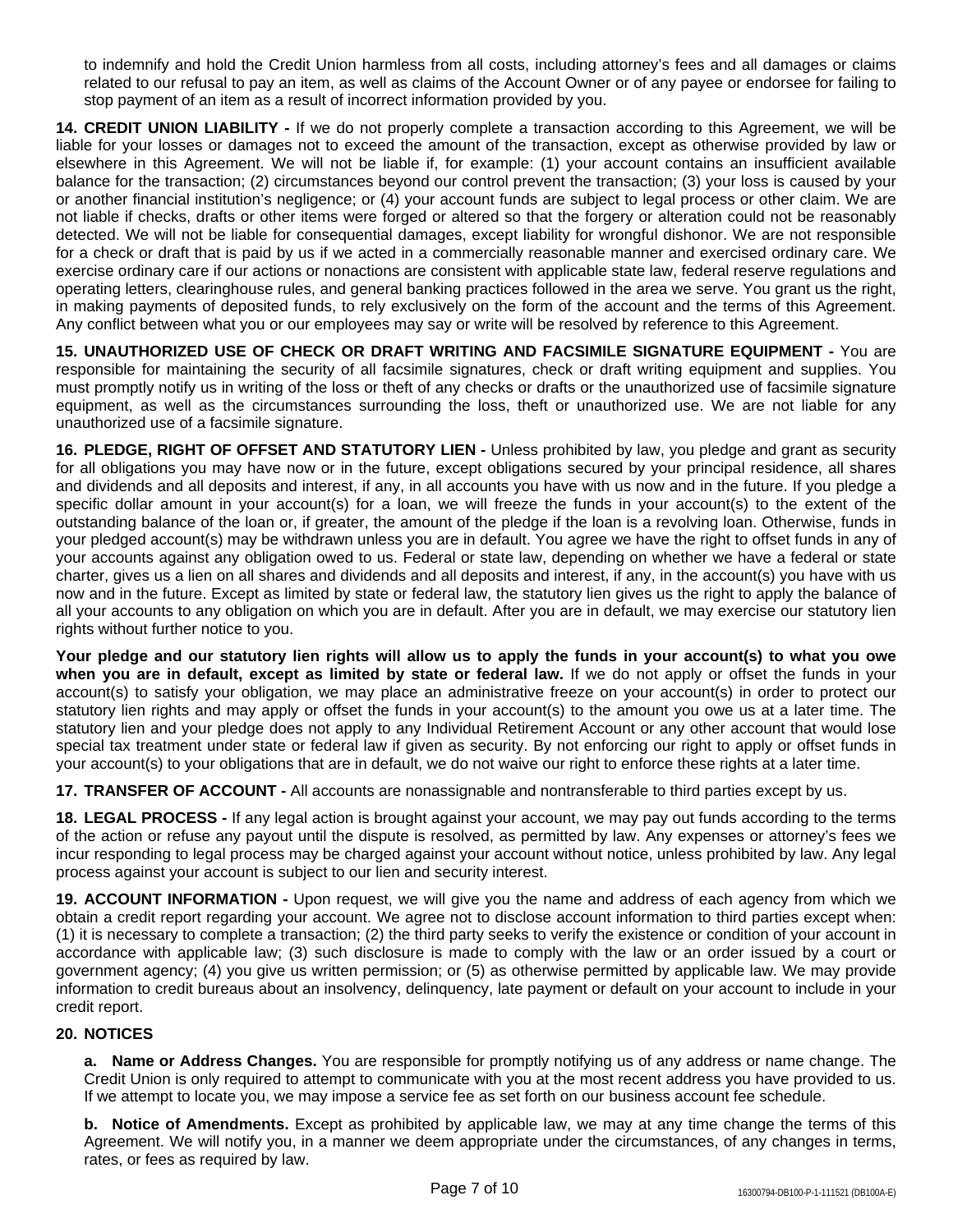**c. Effect of Notice.** Any written notice you give us is effective when we receive it. Any written notice we give to you is effective when it is provided electronically or is deposited in the U.S. mail, postage prepaid and addressed to you at your statement mailing address, and will be effective whether or not received by you.

**d. Electronic Notices.** If you have agreed to receive notices electronically, we may send you notices electronically and discontinue mailing paper notices to you until you notify us that you wish to reinstate receiving paper notices.

**21. TAXPAYER IDENTIFICATION NUMBER AND BACKUP WITHHOLDING -** You agree that we may withhold taxes from any dividends or interest earned on your account as required by federal, state or local law or regulations. Your failure to furnish a correct Taxpayer Identification Number (TIN) or meet other requirements may result in backup withholding. If your account is subject to backup withholding, we must withhold and pay to the Internal Revenue Service a percentage of dividends, interest, and certain other payments. If you fail to provide your TIN within a reasonable time, we will close your account and return the balance to you, less any applicable service fees.

### **22. STATEMENTS**

**a. Contents.** If we provide a periodic statement for your account, you will receive a statement that shows the transactions and activity on your account during the statement period. For share draft or checking accounts, you understand and agree that your original check or draft, when paid, becomes property of the Credit Union and may not be returned to you, but copies may be retained by us or payable through financial institutions and made available upon your request. You understand and agree that statements are made available to you on the date they are mailed to you or, if you have requested, on the date they are made available to you electronically. You also understand and agree that checks, drafts or copies thereof are made available to you on the date the statement is mailed to you or is provided to you electronically, even if the checks or drafts do not accompany the statement.

**b. Examination.** You are responsible for promptly examining each statement upon receiving it and reporting any irregularities to us. If you fail to report to us, within a reasonable time after receiving your statement, any irregularities, such as forged, altered, unauthorized, unsigned, or otherwise fraudulent items drawn on your account, erroneous payments or transactions, or other discrepancies that are reflected on your statement we will not be responsible for your loss. In addition, we will not be responsible for any such items, payments, transactions, or other discrepancies reflected on your statement if you fail to notify us within 33 days of the date we sent or otherwise provided the statement to you. We also will not be liable for any items that are forged or altered in a manner not detectable by a reasonable person, including the unauthorized use of facsimile signature equipment.

**c. Notice to the Credit Union.** You agree that the Credit Union's retention of checks or drafts does not alter or waive your responsibility to examine your statements or the time limit for notifying us of any errors. The statement will be considered correct for all purposes, and we will not be liable for any payment made or charge to your account unless you notify us in writing within the above time limit for notifying us of any errors.

If timely notice is given, we reserve the right to make a final reasonable determination regarding whether and in what amount any adjustment shall be made. If you fail to receive a periodic statement, you agree to notify us within 14 days of the time you regularly receive a statement.

**d. Address.** If we mail you a statement, we will send it to the last known address shown in our records. If you have requested that we send your statement electronically, we will send it to the last e-mail address shown in our records.

**23. INACTIVE ACCOUNTS -** As allowed by applicable law, we may classify your account as inactive or dormant and assess a fee if you have not made any transactions in your account over a specified period of time. The period of inactivity, the fee for servicing an inactive or dormant account, and the minimum balance required to avoid the service fee, if any, are set forth in our business account fee schedule. You authorize us to transfer funds from another account of yours to cover any service fees, if applicable. To the extent allowed by law, we reserve the right to transfer all funds in an inactive or dormant account to an account payable or reserve account and to suspend any further account statements. If a deposit or withdrawal has not been made on the account and we have had no other sufficient contact with you within the period specified by state law, the account will then be presumed to be abandoned. Funds in abandoned accounts will be reported and remitted in accordance with state law. Once funds have been turned over to the state, we have no further liability to you for such funds. If you choose to reclaim such funds, you must apply to the appropriate state agency.

**24. TERMINATION OF ACCOUNT -** We may terminate your account at any time without prior notice to you or may require you to close your account and apply for a new account. We are not responsible for payment of any check, draft, transfer or item after your account is terminated; however, if we pay a check, draft, transfer or other item after termination, you agree to reimburse us for the amount of our payment as well as any applicable fees.

You may terminate this Agreement by closing all of your accounts. If your account is a dividend or interest-bearing account, any deposit or part of a deposit that we have returned or attempted to return to you upon termination of your account will no longer bear dividends or interest, as applicable. When the account is closed, you will receive the balance remaining in the account after we have made all appropriate deductions and charges. The termination of this Agreement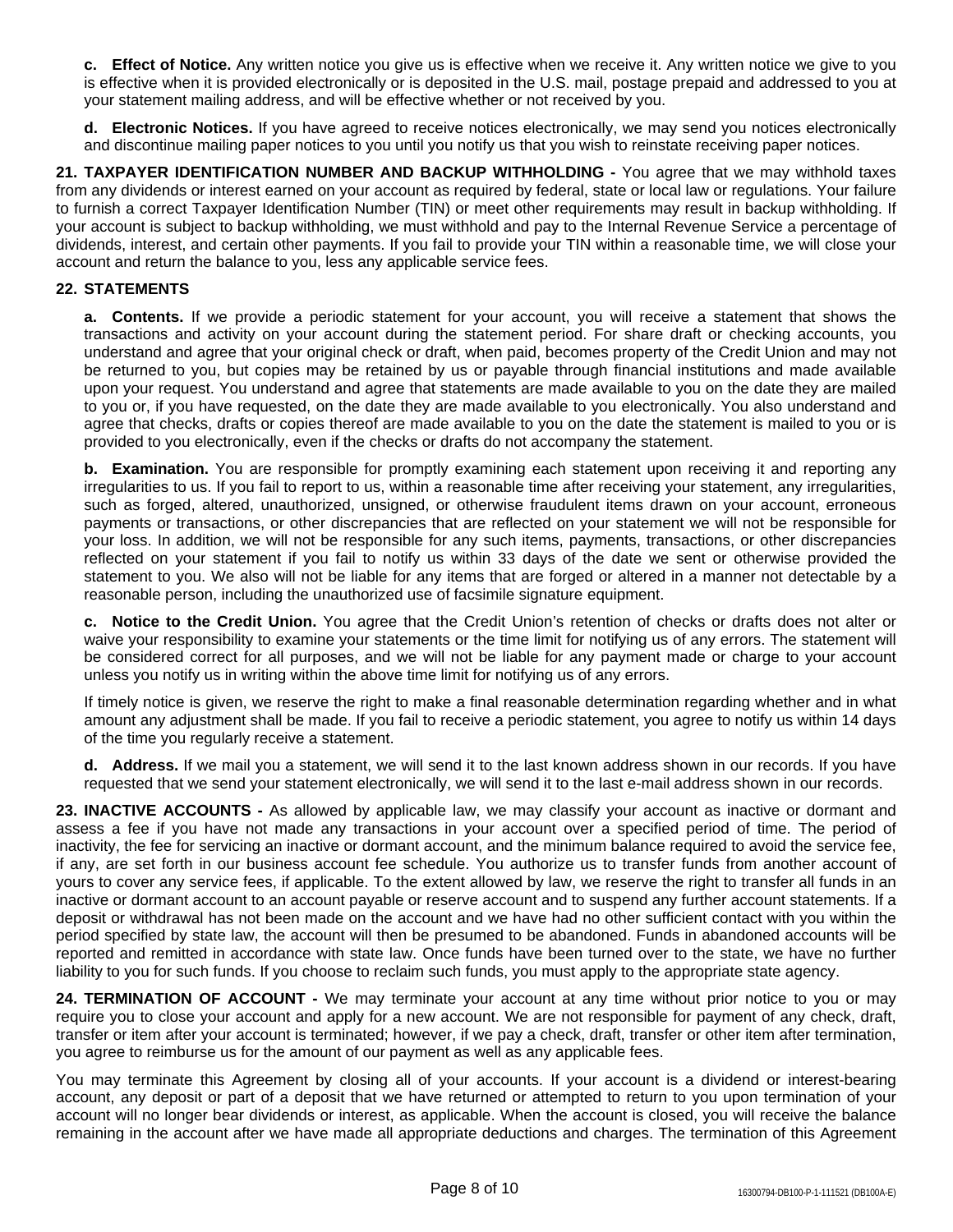and the account does not release you from the obligation for payment of accrued fees or your liability for any checks or drafts in process.

**25. TERMINATION OF MEMBERSHIP; LIMITATION OF SERVICES -** You may terminate your membership by giving us written notice or by withdrawing your minimum required membership share, if any, and closing all of your accounts. You may be expelled from membership for any reason allowed by applicable law. We may restrict account access and services without notice to you when your account is being misused; you have demonstrated conduct which is abusive in nature; as outlined in any policy we have adopted regarding restricting services; or as otherwise permitted by law.

**26. DEATH OF ACCOUNT OWNER -** If an account is held in the name of an individual person or a business that is organized as a sole proprietorship, we may continue to honor all transfer orders, withdrawals, deposits and other transactions on the account until we are notified of the Account Owner's death. Once we are notified of an Account Owner's death, we may pay checks or drafts or honor other payments or transfer orders authorized by the Account Owner for a period of ten days after the Account Owner's death unless we receive instructions from any person claiming an interest in the account to stop payment on the checks, drafts or other items. We may require anyone claiming a deceased Account Owner's account funds to indemnify us for any losses resulting from our honoring that claim. This Agreement will be binding upon any heirs or legal representatives of any Account Owner that is an individual or business organized as a sole proprietorship.

**27. UNLAWFUL INTERNET GAMBLING AND OTHER ILLEGAL ACTIVITIES -** You agree that you are not engaged in unlawful internet gambling or any other illegal activity. You agree that you will not use any of your accounts, access devices or services for unlawful internet gambling or other illegal activities. We may terminate your account relationship if you engage in unlawful internet gambling or other illegal activities.

**28. WAIVER OF RIGHTS -** We reserve the right to waive or delay the enforcement of any provision of this Agreement with respect to any transaction or series of transactions. A waiver or delay of our rights at anytime shall not be deemed to be a waiver of any other rights or a waiver of the same rights at a future time.

**29. SEVERABILITY -** If a court holds any portion of this Agreement to be invalid or unenforceable, the remainder of this Agreement shall not be invalid or unenforceable and will continue in full force and effect. All headings are intended for reference only and are not to be construed as part of this Agreement.

**30. ENFORCEMENT -** You are liable to us for any loss, cost or expense we incur resulting from your failure to follow this Agreement. You authorize us to deduct any such losses, costs or expenses from your account without prior notice to you. If we bring a legal action to collect any amount due under or to enforce this Agreement, we shall be entitled, subject to applicable law, to payment of reasonable attorney's fees and costs, including fees on any appeal, bankruptcy proceedings, and any post-judgment collection actions.

**31. GOVERNING LAW -** This Agreement is governed by the following, as amended from time to time: the Credit Union's bylaws; local clearinghouse and other payment system rules; federal laws and regulations, including applicable principles of contract law; and the laws and regulations of the state of Hawaii.

**32. WAIVER OF TRIAL BY JURY AND AGREEMENT AS TO LOCATION OF LEGAL PROCEEDINGS -** As permitted by applicable law, you agree that any legal action regarding this Agreement shall be brought in the county of the Credit Union office where you opened your account. You and we agree to waive any right to trial by jury in any legal proceeding or lawsuit involving the account.

**33. NEGATIVE INFORMATION NOTICE - We may report information about your loan and deposit accounts to** credit bureaus. Late payments, missed payments, or other defaults on your accounts may be reflected in your **credit report.**

**34. MONITORING AND RECORDING COMMUNICATIONS -** We may monitor and record communications between you and us, including telephone conversations, electronic messages, electronic records, or other data transmissions that affect your accounts or other products and services. Except as otherwise provided by applicable law, you agree we may monitor and record such communications without your approval or further notice to you.

**35. CONSENT TO CONTACT -** By signing or otherwise authenticating the Business Account Card, the Authorized Person(s) agree(s) we and/or our third-party providers, including debt collectors, may contact the Authorized Person(s) by telephone or text message at any telephone number associated with the account, including wireless telephone numbers (i.e. cell phone numbers) which could result in charges to Authorized Person(s), in order to service the account or collect any amounts owed to us, excluding any contacts for advertising and telemarketing purposes as prescribed by law. The Authorized Person(s) further agree(s) methods of contact may include use of pre-recorded or artificial voice messages, and/or use of an automatic dialing device. The Authorized Person(s) may withdraw the consent to be contacted on their wireless telephone number(s) at any time by providing written notice to us at 2976 Ewalu Street, Lihue, HI 96766, by email to www.kauaicreditunion.org or by any other reasonable means. If the Authorized Person(s) has provided a wireless telephone number(s) on or in connection with any account, the Authorized Person(s) represents and agrees they are the wireless subscriber or customary user with respect to the wireless telephone number(s) provided and has the authority to